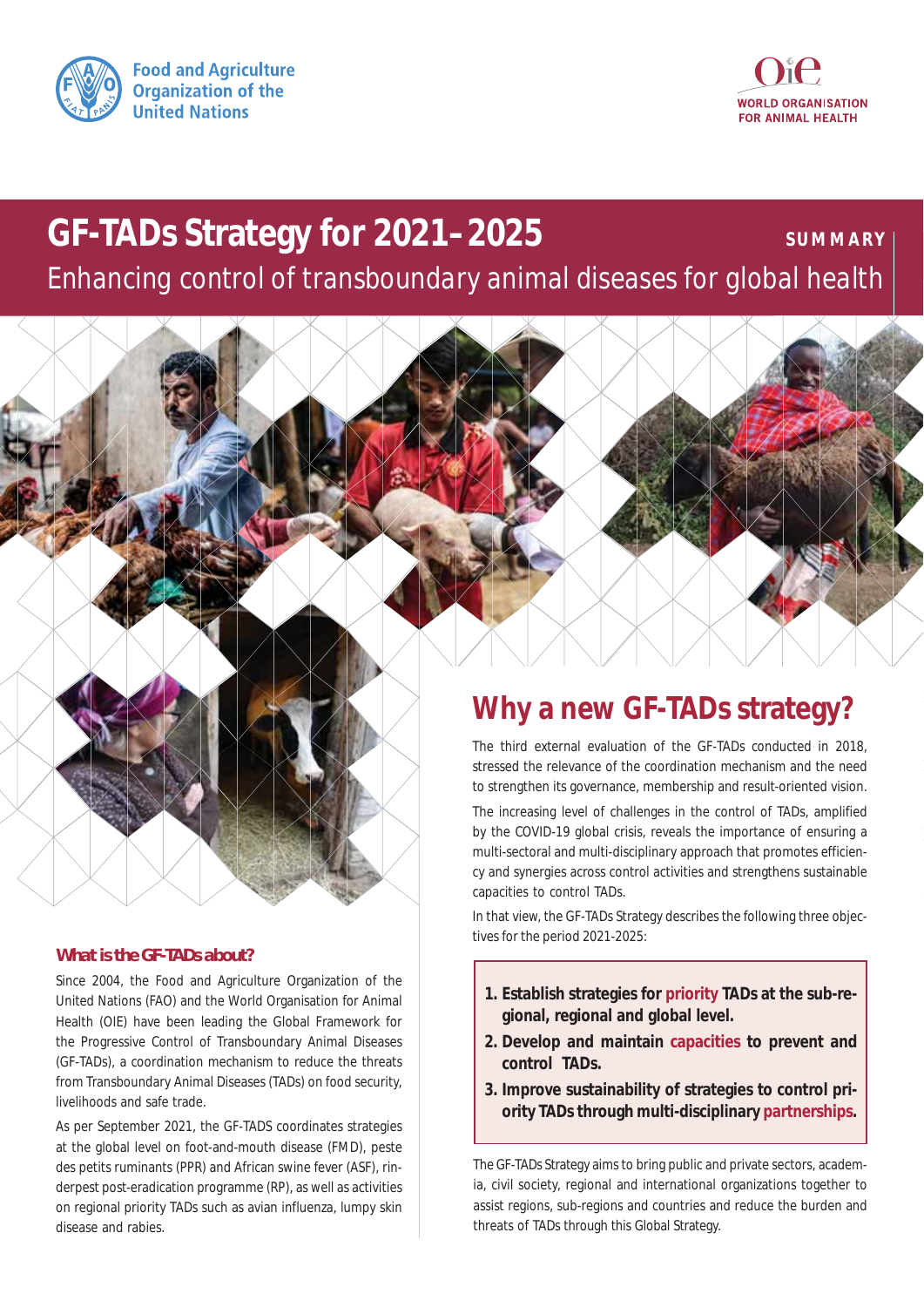FIGURE 1: Theory of change - GF-TADs Strategy 2021-2025: The Sphere of Interest represents the ultimate goals of the Strategy; the Sphere of Influence the medium-term represents goals and **FIGURE 1:** Theory of change - GF-TADs Strategy 2021-2025: The Sphere of Interest represents the ultimate goals of the Strategy; the Sphere of Influence the medium-term represents goals and the Sphere of Control represents the primary targeted activities. the Sphere of Control represents the primary targeted activities.







FAO and OIE work in a coordinated way, together and with other partners, for the provision of technical assistance and advocacy support, based on core competencies and mandates at country, regional and global level FAO and OIE work in a coordinated way, together and with other partners, for the provision of technical assistance and advocacy support, based on core competencies and mandates at country, regional and global level

Source: Authors *Source:* Authors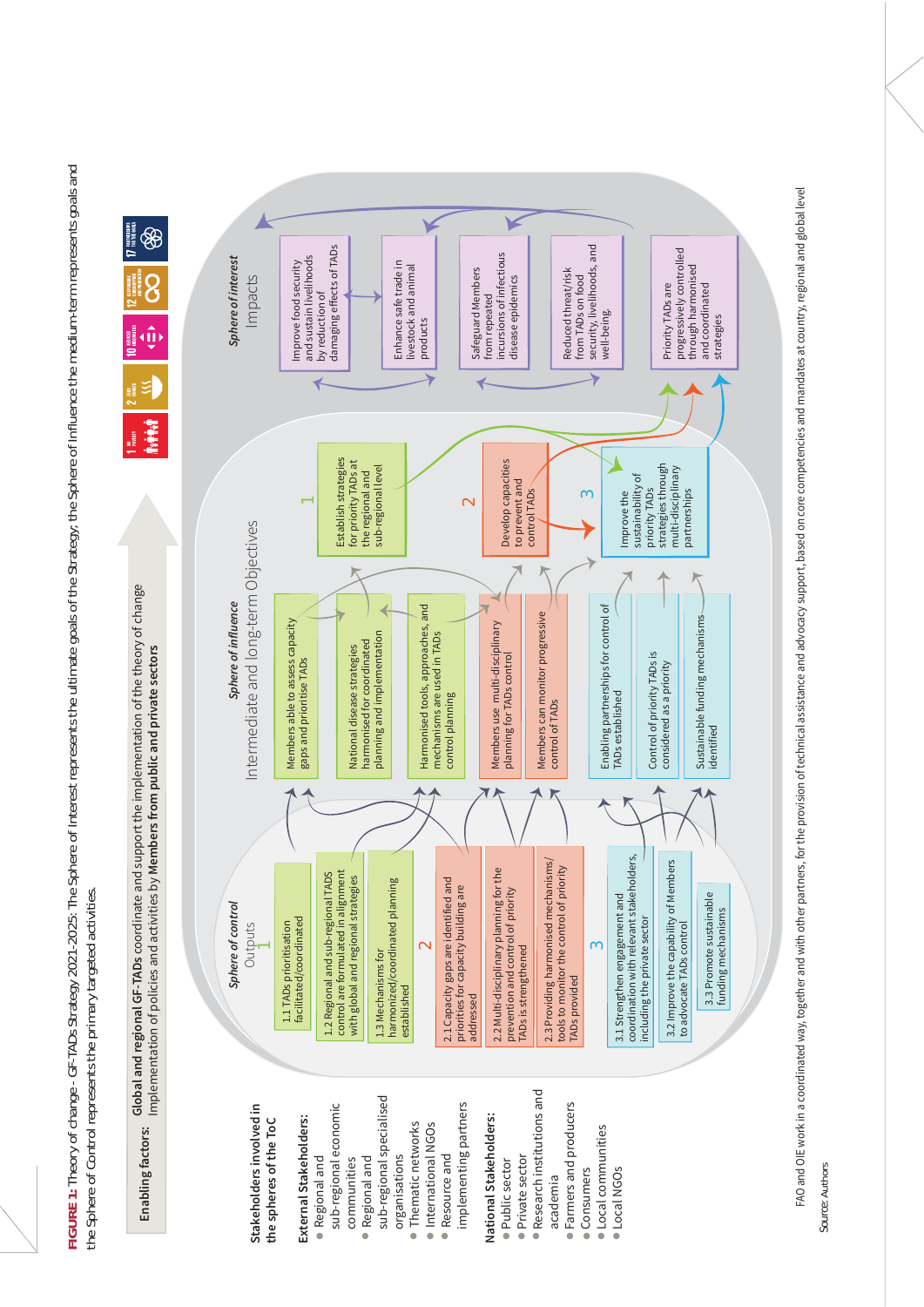## Taking a closer look at the new objectives

## **Establish strategies for priority TADs at the regional and sub-regional level**

For this objective, three main outputs are identified to encourage ownership of priorities, common objectives and strategies at regional and sub-regional levels through enhanced consultations.

**Output 1.1: Facilitate and coordinate TADs prioritisation.** Under this output, the priority TADs strategies are established and regularly updated at the sub-regional and regional levels. Early warning systems support the monitoring of the epidemiological situation of TADs and transparency enables timely information sharing.

**Output 1.2: Formulate regional and sub-regional TADs control strategies in alignment with global and regional strategies.** This will ensure strategies are based on evidence-based scientific knowledge, and stakeholders are consulted throughout its formulation.

**Output 1.3: Establish mechanisms for harmonised/coordinated planning.** The members of GF-TADs bodies share information on the implementation of their TADs control strategies, using a programmatic approach when relevant.

## **Develop capacities to prevent and control TADs**

This objective of the GF-TADs strategy is structured around three outputs to identify capacity gaps, address them as a priority, take a multi-disciplinary approach and monitor the progress.

**Output 2.1: Address capacity gaps identified and priorities for capacity building.** GF-TADs coordinates the provision of tools and support to identify and prioritises capacity gaps to prevent and control TADs at regional and sub-regional levels. Then, capacity building will be supported.

**Output 2.2: Strengthen multi-disciplinary planning for the prevention and control of priority TADs.** The control of TADs is strengthened using multi-disciplinary approaches that include technical, political and organisational aspects.

**Output 2.3: Provide harmonised mechanisms/tools to monitor the control of priority TADs.** By supporting the capacity to monitor progress in the control of TADs in a harmonised way, the coordination mechanism improves the ability to ascertain the efficacy of preventing and controlling priority TADs.

## **Improve the sustainability of priority TADs strategies through multi-disciplinary partnerships**

Three outputs under this objective will contribute to developing capacity to advocate for TADs control and prevention policies and build relevant partnerships to engage stakeholders and resources sustainably.

**Output 3.1: Strengthen engagement and coordination with relevant stakeholders, including the private sector.** Through communication and development of case studies, extension of consultation to new partners and strengthening existing collaborations.

**Output 3.2: Improve advocacy skills for TADs control.** Support countries to generate evidence from data to demonstrate and advocate the benefits of TADs control activities.

**Output 3.3: Promote sustainable funding mechanisms.** To achieve this output, the GF-TADs governance bodies will seek to mobilise resources in synergistic ways and promote the development of public-private partnerships and national investment plans for TADs control.

#### **FIGURE 2:** GF-TADs Governance mechanism